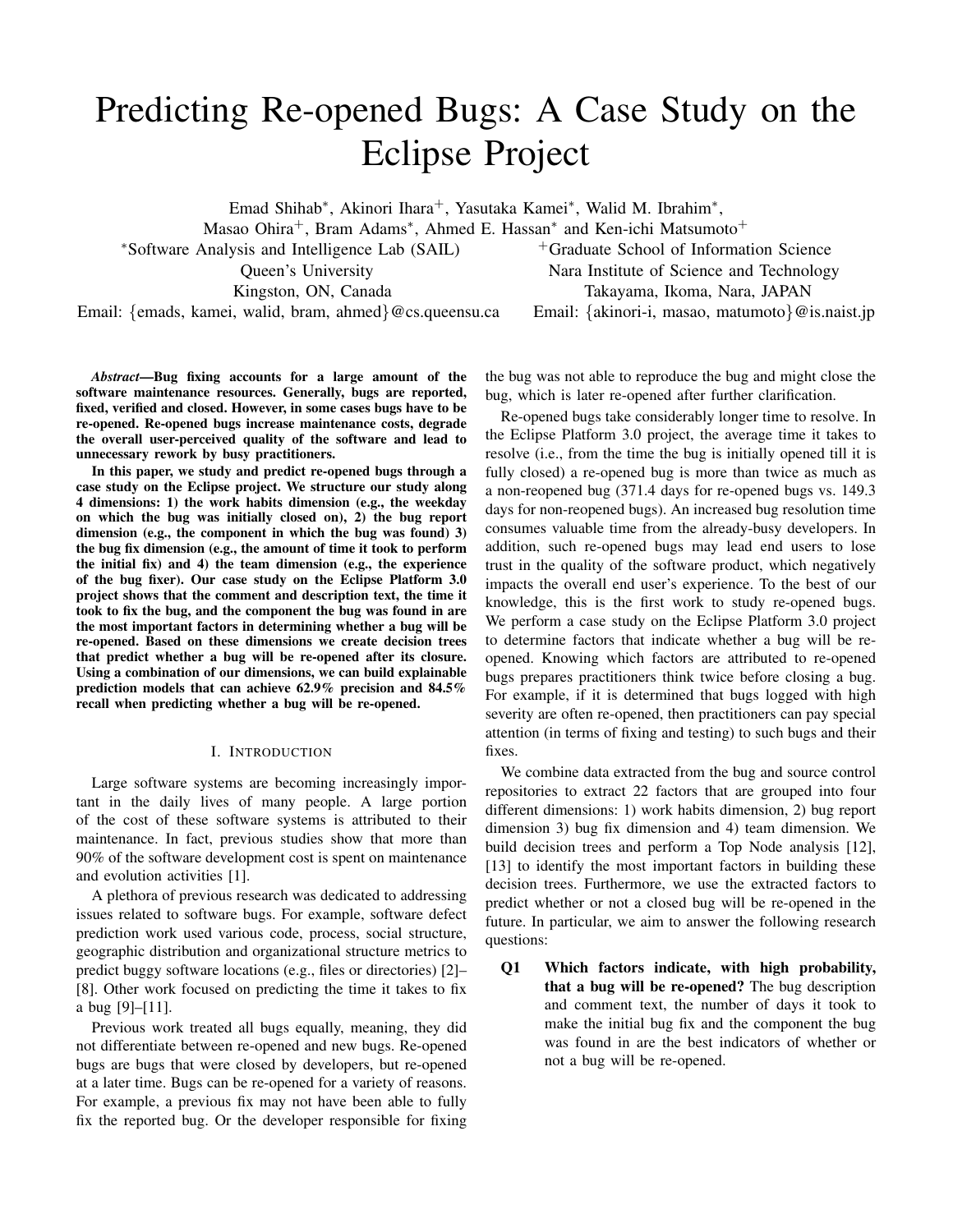Q2 Can we accurately predict, using the four dimensions, if a bug will be re-opened using the extracted factors? We use 22 different factors to build highly accurate prediction models that predict whether or not a bug will be re-opened. Our model can correctly predict whether a bug will be re-opened with 62.9% precision and 84.5% recall.

The rest of the paper is organized as follows. Section II describes the life cycle of a bug. Section III presents the methodology of our study. We detail our data processing steps in Section IV. The case study results are presented in Section V. We compare the prediction results using different algorithms in Section VI. The threats to validity and related work are presented in Sections VII and VIII, respectively. Section IX concludes the paper.

# II. THE BUG LIFE CYCLE

Bug tracking systems, such as Bugzilla [14], are commonly used to manage and facilitate the bug resolution process. These bug tracking systems record various characteristics about reported bugs, such as the time the bug was reported and the component the bug was found in. The information stored in bug tracking systems is leveraged by many researchers to investigate different phenomena.

The life cycle of a bug can be extracted from the information stored in the bug tracking systems. We can track the different states that bugs have gone through and reconstruct their life cycles based on these states. For example, when bugs are initially logged, they are confirmed and labeled as new bugs. Then, they are triaged and assigned to developers to be fixed. After a developer fixes the bug, the fix is verified and closed.

A diagram representing the majority of the states bugs go through is shown in Figure 1. When developers, testers or user's experience a bug, they log/submit a bug report in the bug tracking system. The bug is then set to the *Opened* state. Next, the bug is triaged to determine whether it is a real bug and whether it is worth fixing. After the triage process, the bug is accepted and its state is updated to *New*. It then gets assigned to a developer who will be responsible to fix it (i.e., its state is *Assigned*). If a bug is known to a developer beforehand<sup>1</sup>, it is assigned to that developer who implements the fix and the bug goes directly from the *New* state to the *Resolved FIXED* state. More typically, bugs are assigned to a developer (i.e., go to the *Assigned* state), who implements a fix for the bug and its state is transitioned into *Resolved FIXED*. In certain cases, a bug is not fixed by the developers because it is identified as being invalid (i.e., state *Resolved INVALID*), a decision was made to not fix the bug (i.e., state *Resolved WONTFIX*), it is identified as a duplicate of another bug (i.e., state *Resolved DUPLICATE*) or the bug is not reproducible by the developer (i.e., state *Resolved WORKSFORME*). Once the bug is resolved, it is



Fig. 1. Bug resolution process [15]

verified by another developer or tester (state *Verified FIXED*) and finally closed (state *Closed*).

In certain cases, bugs are re-opened after their closure. This can be due to many reasons. For example, a bug might have been incorrectly fixed and resurfaces. Another reason might be that the bug was closed as being a duplicate and later reopened because it was not actually a duplicate.

In general, re-opened bugs are not desired by software practitioners because they degrade the overall user-perceived quality of the software and often lead to additional and unnecessary rework by the already-busy practitioners.

#### III. APPROACH

In this section, we describe the factors used to predict whether or not a bug will be re-opened. Then, we present decision trees and motivate their use in our study. Finally, we present the metrics we employ to evaluate the performance of the prediction models.

# *A. Dimensions Used to Predict if a Bug will be Re-opened*

We use information stored in the bug tracking system, in combination with information from the source control repository of a project to derive various factors that we use to predict whether a bug will be re-opened.

The factors we extracted cover four different dimensions. We describe each dimension and its factors in more detail.

Work habits dimension. Software developers are often overloaded with work. This increased workload affects the way these developers perform. For example, Sliwerski *et al.* [16] showed that code changes are more likely to introduce bugs if they were done on Fridays. Anbalagan *et al.* [17] showed that the time it takes to fix a bug is related to the day of the week when the bug was reported. Hassan and Zhang [12] used various work habit factors to predict the likelihood of a software build failure.

These prior findings motivate us to include the work habit dimension in our study on re-opened bugs. For example, developers might be inclined to close bugs quickly on a specific day of the week to reduce their work queue and focus on other tasks. These quick decisions may cause the bugs to be re-opened at a later date.

The work habit dimension consists of four different factors. The factors of the work habit dimension are listed in Table I. The table explains the rationale behind choosing each attribute.

<sup>1</sup>For example, in some cases developers discover a bug and know how to fix it, however they create a bug report and assign it to themselves for book-keeping purposes.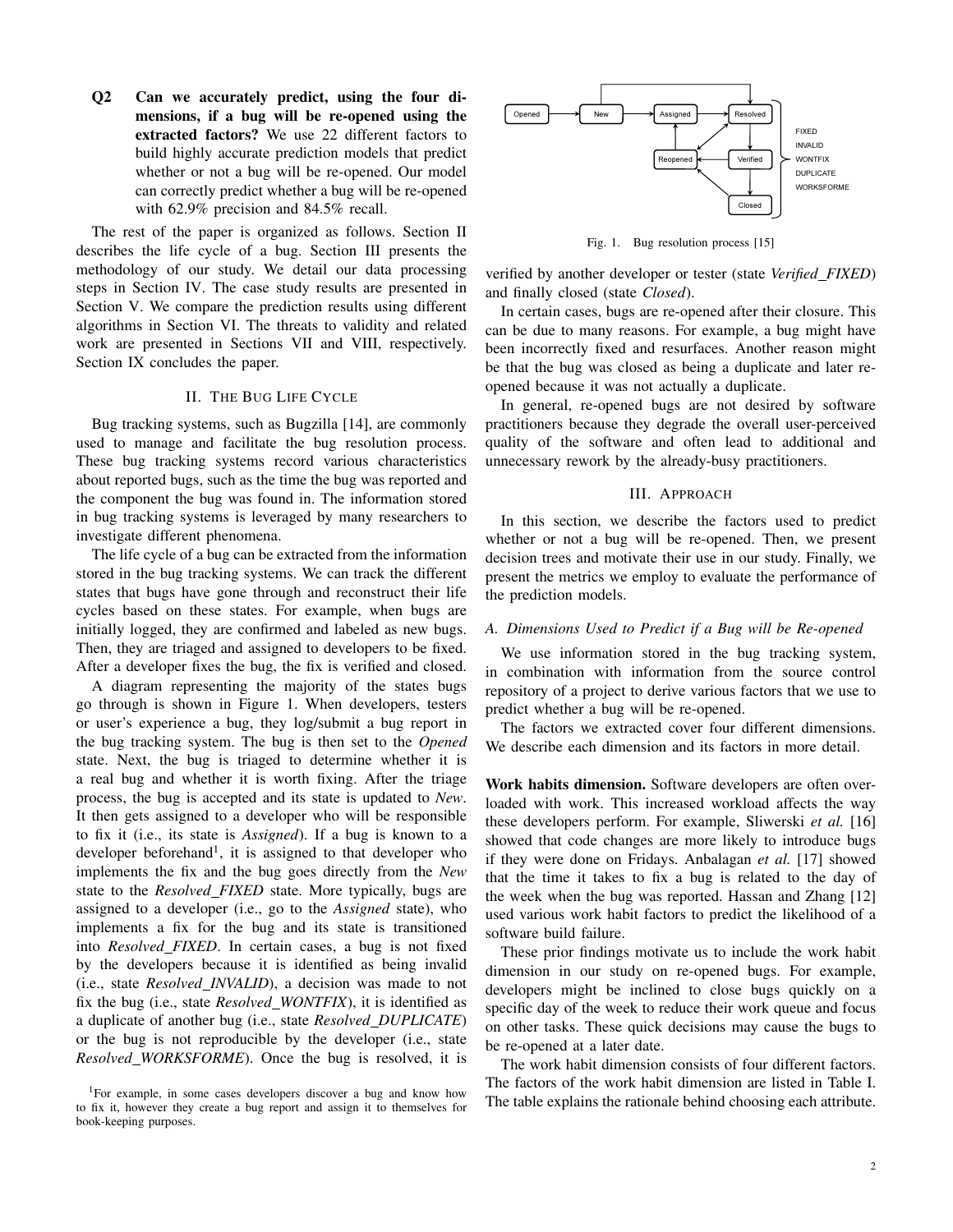| TABLE I |                                 |  |  |  |  |  |  |
|---------|---------------------------------|--|--|--|--|--|--|
|         | FACTORS CONSIDERED IN OUR STUDY |  |  |  |  |  |  |

| <b>Dimension</b>  | Factor                          | <b>Type</b>       | Data Source                            | <b>Explanation</b>                                                                                                                                                                                                                       | Rationale                                                                                                                                               |
|-------------------|---------------------------------|-------------------|----------------------------------------|------------------------------------------------------------------------------------------------------------------------------------------------------------------------------------------------------------------------------------------|---------------------------------------------------------------------------------------------------------------------------------------------------------|
| Work habits       | Time                            | Numeric           | Bug<br>database                        | Time in hours $(0-23)$ when the bug was closed.<br>For re-opened bugs, we used the time of the first<br>bug closure.                                                                                                                     | Bugs closed at certain times in the day (e.g., late<br>afternoons) are more/less likely to be re-opened                                                 |
|                   | Weekday                         | Nominal           | <b>Bug</b><br>database                 | Day of the week (e.g., Mon, Tue, etc.) when the<br>bug was closed. For re-opened bugs, we used the<br>time of the first bug closure.                                                                                                     | Bugs closed on specific days of the week (e.g., Fridays)<br>are more/less likely to be re-opened                                                        |
|                   | Month<br>day                    | Numeric           | <b>Bug</b><br>database                 | Calendar day of the month $(0-30)$ when the bug<br>was closed. For re-opened bugs, we used the time<br>of the first bug closure.                                                                                                         | Bugs closed at specific periods (i.e., beginning, mid or<br>end of the month) in the month are more/less likely to<br>be re-opened                      |
|                   | Month                           | Numeric           | <b>Bug</b><br>database                 | Month of the year $(0-11)$ when the bug was<br>closed. For re-opened bugs, we used the time of<br>the first bug closure.                                                                                                                 | Bugs closed in specific months (e.g., during holiday<br>months like December) are more/less likely to be re-<br>opened                                  |
|                   | Component                       | Nominal           | <b>Bug</b><br>database                 | Component the bug was found in (e.g., UI, De-<br>bug, Search)                                                                                                                                                                            | Certain components might be harder to fix; bugs found<br>in these components are more/less likely to be re-opened                                       |
|                   | Platform                        | Nominal           | <b>Bug</b><br>database                 | Platform (e.g., Windows, MAC, UNIX) the bug<br>was found in                                                                                                                                                                              | Certain platforms are harder to fix bugs for, and there-<br>fore, their bugs are more likely to be re-opened                                            |
| <b>Bug</b> report | Severity                        | Numeric           | <b>Bug</b><br>database                 | Severity of the reported bug. A high severity (i.e.,<br>7) indicates a blocker bug and a low severity (i.e.,<br>1) indicates an enhancement. For re-opened bugs<br>we use the severity before the first re-open                          | Bugs with high severity values are harder to fix and are<br>more likely to be re-opened                                                                 |
|                   | Priority                        | Numeric           | <b>Bug</b><br>database                 | Priority of the reported bug. A low priority value<br>$(i.e., 1)$ indicates an important bug and a high pri-<br>ority (i.e., 5) indicates a bug of low importance.<br>For re-opened bugs we use the priority before the<br>first re-open | Bugs with low priority value (i.e., high importance) are<br>likely to get careful attention and have a smaller chance<br>of being re-opened             |
|                   | Number<br>in CC list            | Numeric           | Bug<br>database                        | Number of persons in the cc list of the logged<br>bugs. For re-opened bugs, we only count the<br>number of persons in the cc list before the first<br>re-open                                                                            | Bugs that have persons in the cc list are followed more<br>closely, and hence, are more/less likely to be re-opened                                     |
|                   | Description<br>size             | Numeric           | <b>Bug</b><br>database                 | The number of words in the description of the<br>bug                                                                                                                                                                                     | Bugs that are not described well (i.e., have a short<br>description) are more likely to be re-opened                                                    |
|                   | <b>Description</b><br>text      | Bayesian<br>score | <b>Bug</b><br>database                 | The text content of the bug description                                                                                                                                                                                                  | Words included in the bug description can indicate<br>whether the bug is more likely to be re-opened                                                    |
|                   | Number<br>of com-<br>ments      | Numeric           | <b>Bug</b><br>database                 | The number of comments attached to a bug<br>report. For re-opened bugs, we only include the<br>number of comments before the first re-open                                                                                               | The higher the number of comments, the more likely<br>the bug is controversial. This might lead to a higher<br>chance of it being re-opened             |
|                   | Comment<br>size                 | Numeric           | Bug<br>database                        | The number of words in all the comments at-<br>tached to the bug report. For re-opened bugs, we<br>only include the comments before the first re-<br>open                                                                                | The longer the comments are, the more the discussion<br>about the bug and the more/less likely it will be re-<br>opened                                 |
|                   | Comment<br>text                 | Bayesian<br>score | Bug<br>database                        | The text content of all the comments attached<br>to the bug report. For re-opened bugs, we only<br>include the comments before the first re-open                                                                                         | The comment text attached to a bug report may indicate<br>whether a bug will be re-opened                                                               |
|                   | Priority<br>changed             | Boolean           | $\overline{Bug}$<br>database           | States whether the priority of the bug was<br>changed after the initial report. For re-opened<br>bugs, we only consider the priority change if it<br>occurred before the first re-open                                                   | Bugs that have their priorities increased are generally<br>followed more closely and are less likely to be re-<br>opened                                |
| Bug fix           | Time<br>days                    | Numeric           | Bug<br>database                        | The time it took to resolve a bug, measured in<br>days. For re-opened bugs, we measure the time<br>to perform the initial fix                                                                                                            | The time it takes to fix a bug is indicative of its<br>complexity. Hence the time it takes to fix a bug is a<br>good indicator if it will be re-opened. |
|                   | Last sta-<br>tus                | Nominal           | <b>Bug</b><br>database                 | The last status of the bug when it is closed. For<br>re-opened bugs, we record the status of the first<br>closure                                                                                                                        | When bugs are closed using certain statuses (e.g.,<br>Worksforme or duplicate), they are more/less likely to<br>be re-opened                            |
|                   | No.<br>of<br>files<br>in<br>fix | Numeric           | Bug<br>and<br>source code<br>databases | The number of files edited to fix the bug. For<br>re-opened bugs, we only consider the initial fix                                                                                                                                       | Bugs that require larger fixes, indicated by an increase<br>in the number of files that need to be edited, are more<br>likely to be re-opened.          |
|                   | Reporter<br>Name                | String            | Bug<br>database                        | Name of the bug reporter                                                                                                                                                                                                                 | Bugs reported by specific individuals are more/less<br>likely to be re-opened                                                                           |
| People            | Fixer<br>Name                   | String            | Bug<br>and<br>source code<br>databases | Name of the bug fixer. For re-opened bugs, we<br>use the name of the person who performed the<br>initial fix                                                                                                                             | Bugs fixed by specific individuals are more/less likely<br>to be re-opened                                                                              |
|                   | Reporter<br>Experi-<br>ence     | Numeric           | Bug<br>database                        | The number of bugs reported by the bug reporter<br>before reporting this bug                                                                                                                                                             | More experienced reporters are less likely to have their<br>bugs re-opened                                                                              |
|                   | Fixer Ex-<br>perience           | Numeric           | Bug<br>and<br>source code<br>databases | The number of bug fixes the fixer performed<br>before fixing this bug                                                                                                                                                                    | Bugs fixed by experienced fixers are less likely to be<br>re-opened                                                                                     |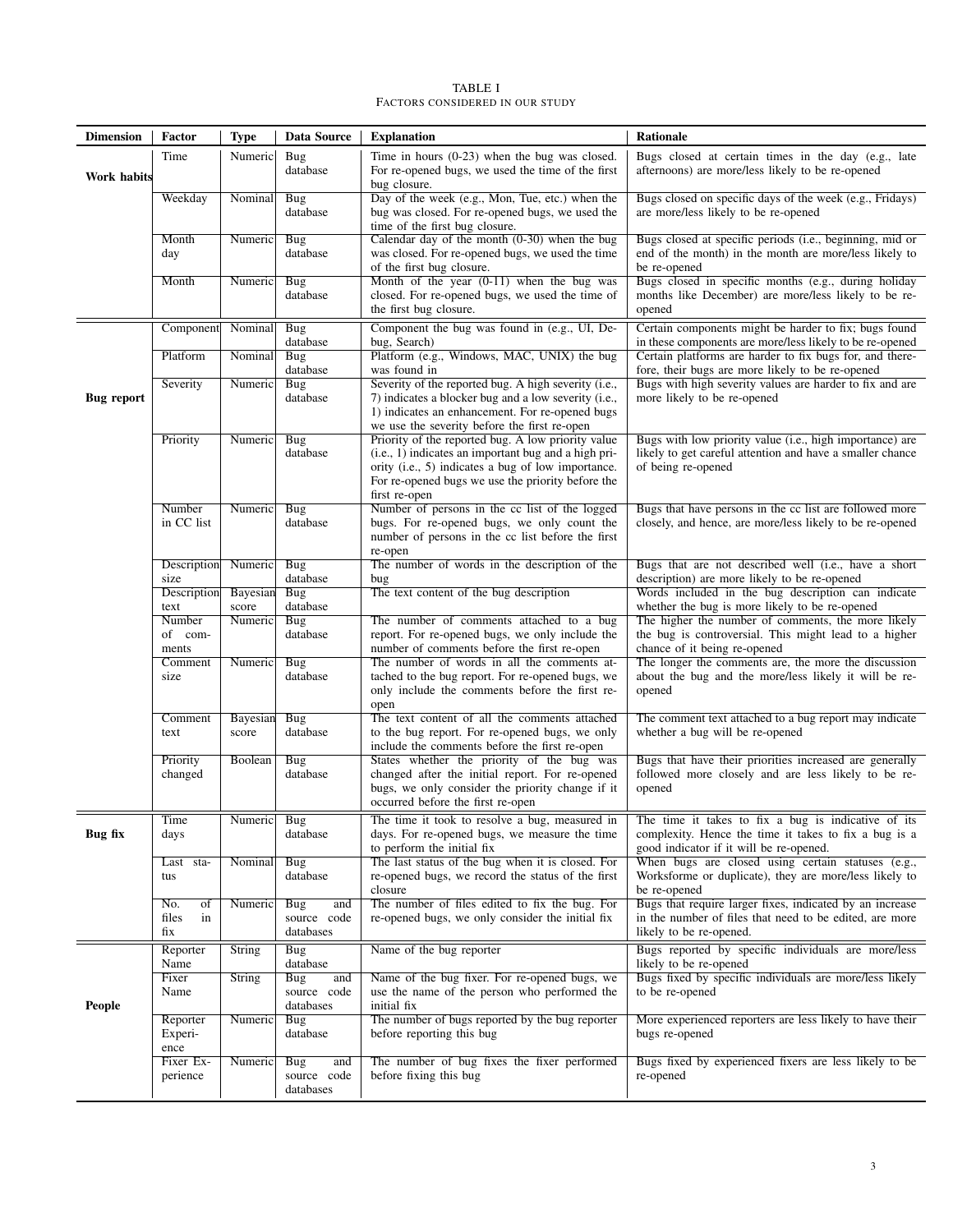Bug report dimension. When a bug is reported, the reporter of the bug is required to include information that describes the bug. This information is then used by the developers to understand and locate the bug. Several studies use that information to study the amount of time required to fix a bug [18]. For example, Panjar [9] showed that the severity of a bug has an effect on its lifetime. In addition, a study by Hooimeijer and Weimer [19] showed that the number of comments attached to a bug report affects the time it takes to fix it.

We believe that attributes included in a bug report can be leveraged to determine the likelihood of a bug being re-opened. For example, bugs with short or brief descriptions may need to be re-opened later because a developer may not be able to understand or reproduce them the first time around.

A total of 11 different factors make up the bug report dimension. They are listed in Table I.

Bug fix dimension. Some bugs are harder to fix than others. In some cases, the initial fix to the bug may be insufficient (i.e., it did not fully fix the bug) and, therefore, the bug needs to be reopened. We conjecture that more complicated bugs are more likely to be re-opened. There are several ways to measure the complexity of a bug fix. For example, if the bug fix requires many files to be changed, this might be an indicator of a rather complex bug [20].

The bug fix dimension uses factors to capture the complexity of the initial fix of a bug. Table I lists the three factors that measure the time it took to fix the bug, the status before the bug was re-opened and the number of files changed to fix the bug. In some cases, multiple changes are grouped into one and committed as one big change. Analysis of our data showed no evidence of this issue. The majority of the changes used in our study are 1 or 2 files in size and the largest change had 92 files.

People dimension. In many cases, the people involved with the bug report or the bug fix are the reason that it is re-opened. Reporters may not include important information when reporting a bug, or they lack the experience (i.e., they have never reported a bug before). On the other hand, developers (or fixers) may lack the experience and/or technical expertise to fix or verify a bug, leading to the re-opening of the bug.

The people dimension, listed in Table I, is made up of four factors that cover bug reporters, bug fixers and their experience.

The four dimensions and their factors listed in Table I are a sample of the factors that can be used to study why bugs are reopened. We plan (and encourage other researchers) to build on this set of dimensions to gain more insights into why bugs are re-opened.

## *B. Building Decision Tree Based Predictive Models*

To determine if a bug will be re-opened, we use the factors from the four aforementioned dimensions as input to

TABLE II CONFUSION MATRIX

|                      | True class |             |  |  |
|----------------------|------------|-------------|--|--|
| <b>Classified as</b> | Re-open    | Not Re-open |  |  |
| Re-open              | TP         | FP          |  |  |
| Not Re-open          | FN         | TN          |  |  |

a decision tree classifier. Then, the decision tree classifier predicts whether or not the bug will be re-opened.

We chose to use a decision tree classifier for this study since it offers an explainable model. This is very advantageous because we can use these models to understand what attributes affect whether a bug will be re-opened. In contrast, most other classifiers produce "black box" models that do not explain which attributes affect the predicted outcome.

To perform our analysis, we divide our data set into two sets: a training set and a test set. The training set is used to train the decision tree classifier. Then, we test the accuracy of the decision tree classifier using our test set.

The C4.5 algorithm [21] was used to build the decision tree. Using the training data, the algorithm starts with an empty tree and adds decision nodes or leafs at each level. The information gain using a particular attribute is calculated and the attribute with the highest information gain is chosen. Further analysis is done to determine the cut-off value at which to split the attribute. This process is repeated at each level until the number of instances classified at the lowest level reaches a specified minimum. Similar to previous studies [22], in our case study, we set this minimum node size to be 10 to mitigate noise in our predictions.

To illustrate, we provide an example tree produced by the fix dimension, shown in Figure 2. The decision tree indicates that when the time days variable (i.e., the number of days to fix the bug) is greater than 13.9 and the last status is Resolved Fixed, then the bug will be re-opened. On the other hand, if the time\_days variable is less than or equal to 13.9 and the number of files in the fix is less than or equal to 4 but greater than 2, then the bug will not be re-opened. Such explainable models can be leveraged by practitioners to direct their attention to bugs that require closer review before they are closed.

## *C. Evaluating the Accuracy of Our Models*

To evaluate the predictive power of the derived models, we use the classification results stored in a confusion matrix. Table II shows an example of a confusion matrix.

We follow the same approach used by Kim *et. al* [23], using the four possible outcomes for each bug. A bug can be classified as re-opened when it truly is re-opened (true positive, TP); it can be classified as re-opened when actually it is not re-opened (false positive, FP); it can be classified as not reopened when it is actually re-opened (false negative, FN); or it can be classified as not re-opened and it truly is not re-opened (true negative, TN). Using the values stored in the confusion matrix, we calculate the widely used Accuracy, Precision, Recall and F-measure for each class (i.e., re-opened and not reopened) to evaluate the performance of the predictive models.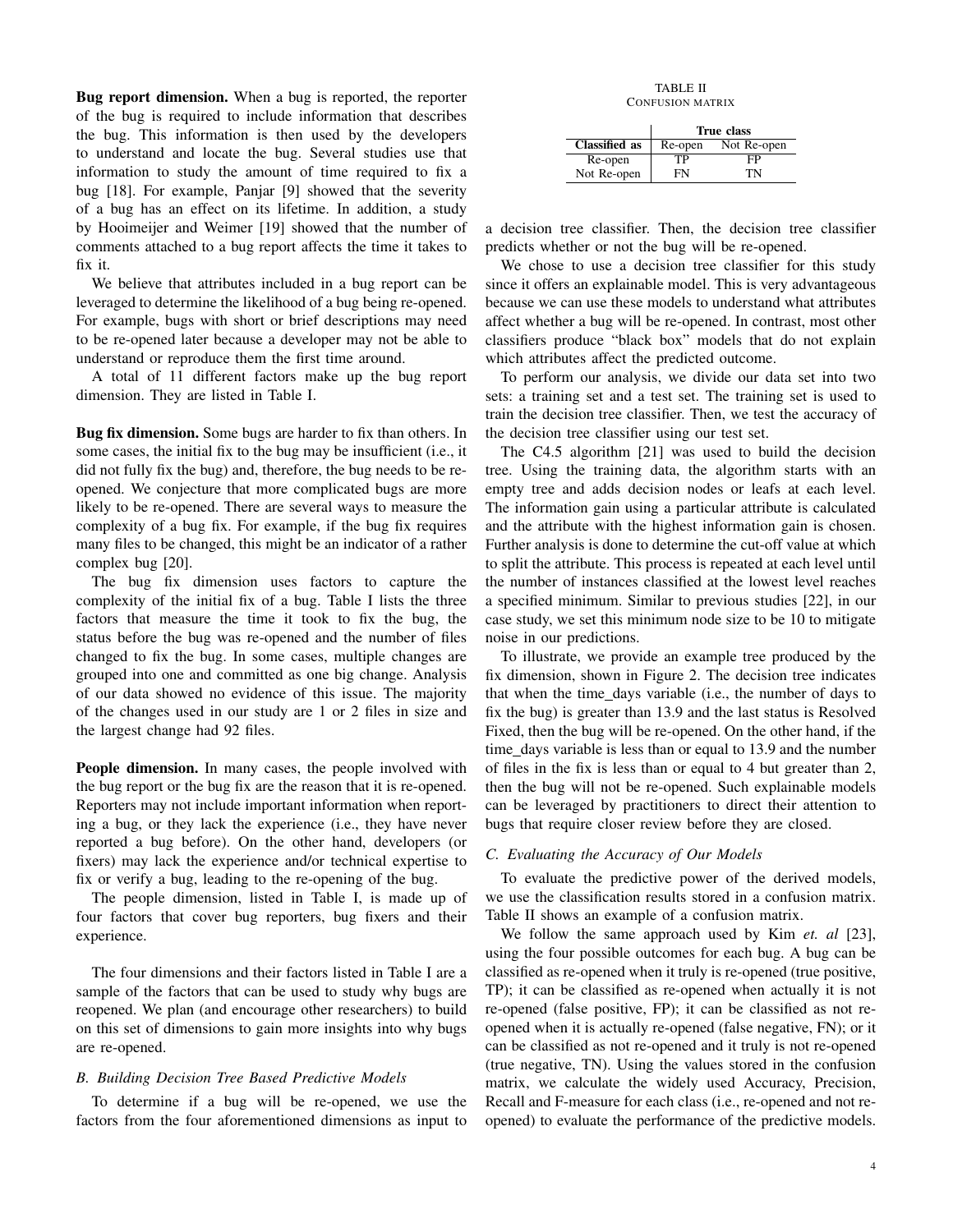

Fig. 2. Sample decision tree

The accuracy measures the number of correctly classified bugs (both the re-opened and the not re-opened) over the total number of bugs. It is defined as:

$$
Accuracy = \frac{TP + TN}{TP + FP + TN + FN}.
$$
 (1)

Since there are generally less re-opened bugs than not reopened bugs, the accuracy measure may be misleading if a classifier performs well at predicting the majority class (i.e., not re-opened bugs). Therefore, to provide more insight, we measure the precision and recall for each class separately.

- 1) Re-opened precision: Measures the percentage of correctly classified re-opened bugs over all of the bugs classified as re-opened. It is calculated as  $P(re) = \frac{TP}{TP + FP}$ .
- 2) Re-opened recall: Measures the percentage of correctly classified re-opened bugs over all of the actually reopened bugs. It is calculated as  $R(re) = \frac{TP}{TP + FN}$ .
- 3) Not re-opened precision: Measures the percentage of correctly classified, not re-opened bugs over all of the bugs classified as not re-opened. It is calculated as P(nre)  $=\frac{TN}{TN+FN}.$
- 4) Not re-opened recall: Measures the percentage of correctly classified not re-opened bugs over all of the actually not re-opened bugs. It is calculated as R(nre)  $=\frac{TN}{TN+FP}.$
- 5) F-measure: Is a composite measure that measures the weighted harmonic mean of precision and recall. For re-opened bugs it is measured as F-measure(re)  $=$  $2*P(re)*R(re)$  $\frac{P(r_{e})+R(re)}{P(re)+R(re)}$  and as F-measure(nre)  $= \frac{2*P(nre)*R(nre)}{P(nre)+R(nre)}$  $P(nre) + R(nre)$ for bugs that are not re-opened.

A precision value of 100% would indicate that every bug we classified as (not) re-opened was actually (not) re-opened. A recall value of 100% would indicate that every actual (not) re-opened bug was classified as (not) re-opened.

To estimate the accuracy of the model, we employ 10-fold cross validation [24]. In 10-fold cross validation, the data set is divided into two parts: testing data that contains one-tenth of the original data set and training data that contains the rest of the data set. The model is trained using the training data and its accuracy is tested using the testing data. We repeat the 10-fold cross validation 10 times and report the average of the 10 runs.

#### IV. DATA PROCESSING

The Eclipse Platform 3.0 project was used as a case study since it is a large and mature Open Source Software (OSS) project with a large user base and a rich development history. We leveraged two data sources from the Eclipse Platform 3.0 project, the bug database and the source code control (CVS) logs.

To extract data from the Eclipse bug database, we wrote a script that crawls and extracts bug report information from Eclipse's online Bugzilla database. The reports are then parsed and different factors are extracted and used in our study.

Most of the factors can be directly extracted from the bug report, however, in some cases we needed to combine the data in the bug report with data from the CVS logs. For example, one of our factors is the number of files that are changed to implement the bug fix. In most cases, we can use the files included in the submitted patch. However, sometimes the patch is not attached to the bug report. In this case, we search the CVS logs to determine the change that fixed the bug. We used the J-REX [25] tool, an evolutionary code extractor for Javabased software systems, to perform the extraction of the CVS logs. The J-REX tool obtains a snapshot of the Eclipse CVS repository and groups changes into transactions using a sliding window approach [16]. The extracted logs contain the date on which the change was made, the author of the change, the comments by the author to describe the change and files that were part of the change. To map the bugs to the changes that fixed them, we used the approach used by Zimmermann *et al.* [2], which searches in the CVS commit comments for the bug IDs. To validate that the change is actually related to the bug, we make sure that the date of the change is on or prior to the close date of the bug.

To use the bug reports in our study, we require that they be resolved and contain all of the factors we consider in our study. We extracted a total of 18,312 bug reports. Of these 18,312 reports, only 3,903 bug reports were resolved (i.e., they were closed at least once). Of the resolved bug reports, 1,530 could be linked to source code changes and/or submitted patches. We use those 1,530 bug reports in our study. Of the 1,530 bugs reports studied, 246 were re-opened and 1,284 were not.

For each bug report, we extract 22 different factors that cover four different dimensions, described in Table I. Most of the factors were directly derived from the bug or code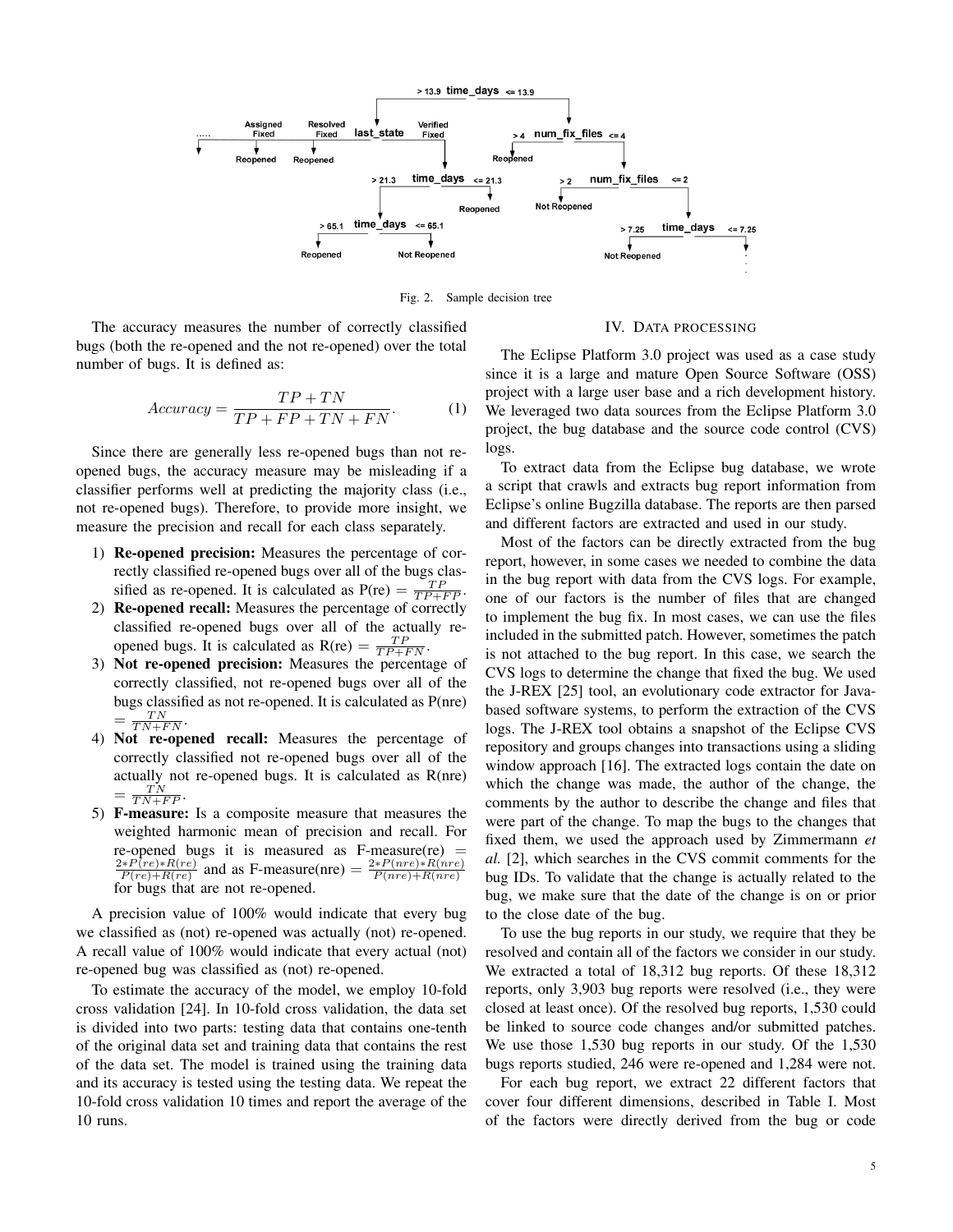databases. However, two factors in the bug report dimension are text based and required special processing. We apply a Naive Bayesian classifier [26] on the description text and comment text factors to determine keywords that are associated with re-opened and non-reopened bugs. For this, we use a training set that is made up of 2/3 randomly selected bug reports. The Bayesian classifier is trained using two corpora that are derived from the training set. One corpus contains the description and comment text of the re-opened bugs<sup>2</sup> and the other corpus contains the description and comment text of the bugs that were not re-opened. The content of the description and comments are divided into tokens, where each token represents a single word. The occurrence of each token is calculated and each token is assigned a probability of being attributed to a re-opened or non re-opened bug. The probabilities of the highest 15 tokens are combined into one [27], which we use as a score value that indicates whether a bug will be re-opened or not. A score value close to 1 indicates that the bug is likely not to be re-opened and viceversa. The score values are then used in the decision tree instead of the raw description and comment text.

*Dealing with imbalance in data:* One issue that many realworld applications (e.g., in vision recognition [28], bioinformatics [29], credit card fraud detection [30] and bug prediction [31]) suffer from is data imbalance. What this means is that one class (i.e., majority) usually appears a lot more than another class (i.e., minority). This causes the decision tree to learn factors that affect the majority class without trying to learn about factors that affect the minority class. For example, in our case the majority class is non-reopened bugs which has 1,284 bugs and the minority class is re-opened bugs, which contains 246 bugs. If the decision tree simply predicts that all bugs will not be re-opened, then it will be correct 83.9% of the time (i.e.,  $\frac{1284}{1530}$ ).

To deal with this issue of data imbalance, we must increase the weight of the minority class. A few different approaches have been proposed in the literature:

- 1) Re-weighting the minority class: Assigns a higher weight to each bug report of the minority class. For example, in our data, we would give a weight of 5.2 (i.e.,  $\frac{1284}{246}$ ) to each re-opened instance.
- 2) Re-sampling the data: Over- and under- sampling can be performed to alleviate the imbalance issue. Oversampling increases the minority class instances to become at the same level as the majority class. Undersampling decreases the majority class instances to become at the same level as the minority class. Estabrooks and Japkowicz [32] recommend performing both underand over-sampling, since under-sampling may lead to useful data being discarded and over-sampling may lead to over-fitted models.

We built models using both re-weighting and re-sampling using the AdaBoost algorithm [33] available in the WEKA machine learning framework [34]. We performed both over- and under-sampling on the training data and predicted using a nonbalanced test data set. We did the same using the re-weighting approach. Using re-sampling achieves better prediction results, therefore we decided to only use this in all our experiments. A similar finding was made in previous work [22].

It is important to note here that we re-sampled the training data set only. The test data set was not re-sampled or reweighted in any way and maintained the same ratio of reopened to non-re-opened bugs as in the original data set.

# V. CASE STUDY RESULTS

In this section, we present the results of our case study on the Eclipse Platform 3.0 project. We aim to answer the two research questions posed earlier. To answer the first question we perform a Top Node analysis [12], [13] using each of the dimensions in isolation (to determine the best factors within each dimension) and using all of the dimensions combined (to determine the best factors across all dimensions). Then, we use these dimensions to build decision trees that accurately predict whether or not a bug will be re-opened.

# *Q1. Which factors indicate, with high probability, that a bug will be re-opened?*

We perform Top Node analysis to identify factors that are good indicators of whether a bug will be re-opened or not. In Top Node analysis, we examine the top factors in the decision trees created during our 10-fold cross validation. The most important factor is always the root node of the decision tree. As we move down the decision tree, the factors become less and less important. For example, in Figure 2, the most important factor in the tree is time\_days. As we move down to level 1 of the decision tree, we can see that last\_state and num\_fix\_files are the next important factors and so on.

The Top Node analysis for the team dimension is shown in Table III. The Fixer name and Reporter name are the most important factors in the Team dimension. Out of the 10 decision trees created, Fixer name was the most important factor in 5 of them and Reporter name in the other 5. It is important to note that in level 1 of the tree presented in Table III, the frequencies of the attributes sum up to more than 20 (which would be the case when the attributes used were binary). This is because the Fixer name and Reporter name variables are of type string and are converted to multiple nominal variables. Therefore, the frequencies of the attributes at level 1 of the tree sum up to more than 20.

As for the work habit dimension, the Month and Time (i.e., 0-23 hr) of the day the bug was closed on were the most important factors, as depicted in Table IV. In the 10 decision trees created, the month was the most important factor 9 times and the time factor was the most important factor once.

Table V presents the Top Node analysis results for the bug fix dimension. The time days factor, which counts the number of days it took from the time the bug was opened until its initial closure (i.e., the time it took to initially resolve the bug), is

<sup>&</sup>lt;sup>2</sup>For re-opened bugs, we used all the comments posted before the bugs were re-opened.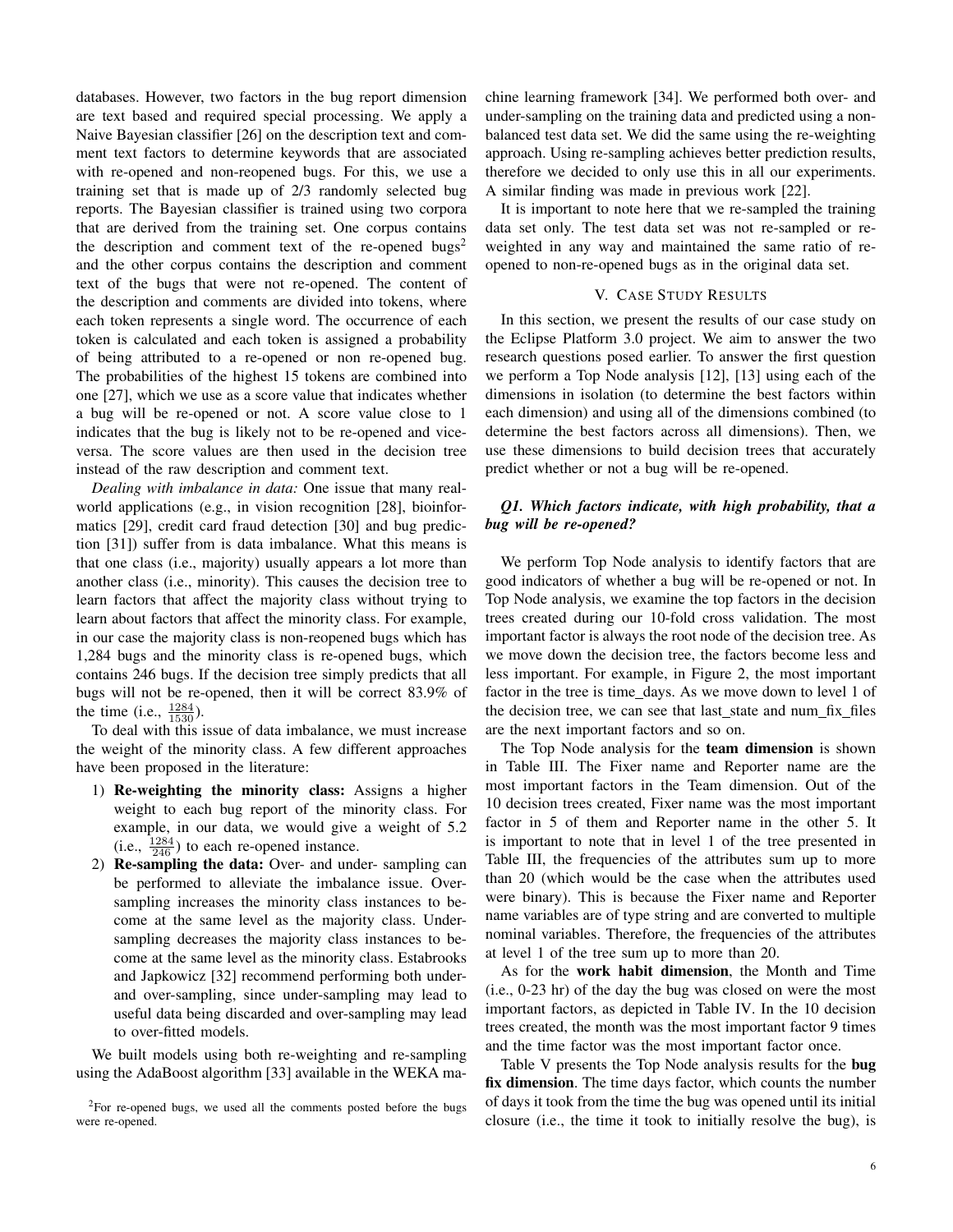the most important factor in the fix dimension. In all of the 10 decision trees we built, the Time days factor was the most important in 7 of them and the Last status the bug held before it was reopened was the most important factor in the remaining 3 trees.

The Top Node analysis results of the **bug report dimension** are shown in Table VI. The comment text content included in the bug report factor is the most important in this dimension. Out of the 10 decision trees we built, the comment text content was the most important in all of them.

We examine the words that appear the most in the description and comments of the bugs. These are the words the Naive Bayesian classifier associates with re-opened and not re-opened bugs. Words such as "control", "background", "debugging", "breakpoint", "blocked" and "platforms" are associated with re-opened bugs. Words such as "verified", "duplicate", "screenshot", "important", "testing" and "warning" are associated with bugs that are not re-opened.

We manually examined some of the re-opened bugs. We found that many of the re-opened bugs involved threading issues. The discussions of these re-opened bugs talked about running processes in the "background" and having "blocked" threads. In addition, we found that bugs that involve the debug component were frequently re-opened, because they are difficult to fix. For example, we found comments such as "*Verified except for one part that seems to be missing: I think you forgot to add the...*" and "*This seems more difficult that[than] is[it] should be. I wonder if we can add...*".

Thus far, we looked at the dimensions in isolation and used Top Node analysis to determine the most important factors in each dimension. Now, we combine all of the dimensions together and perform the Top Node analysis using all of the factors. The Top Node analysis of all dimensions is shown in Table VII. The comment text is determined to be the most important factor amongst all of the factors considered in this study. In addition, the description text content, the time to perform the fix in days and the component the bug is logged against are also important factors in determining whether a bug will be re-opened or not.

*The comment text, description text, time it took to fix the bug and the component the bug was logged against are the most important factors in determining whether or not a bug will be re-opened.*

✟

✠

☛

 $\overline{\phantom{0}}$ 

# *Q2. Can we accurately predict, using the four dimensions, if a bug will be re-opened using the extracted factors?*

Following our study on which factors are good indicators of re-opened bugs, we use these factors to predict whether a bug will be re-opened. First, we build models that use only one dimension to predict whether or not a bug will be re-opened. Then, all of the dimensions are combined and used to predict whether or not a bug will be re-opened.

Table VIII shows the prediction results produced using

TABLE III TOP NODE ANALYSIS OF THE TEAM DIMENSION

| Level | Frequency | <b>Attribute</b>    |
|-------|-----------|---------------------|
|       |           | Fixer name          |
|       | 5         | Reporter name       |
|       | 35        | Fixer experience    |
|       | 28        | Reporter name       |
|       | 24        | Reporter experience |
|       | 19        | Fixer name          |
| 2     | 50        | Fixer experience    |
|       | 40        | Reporter experience |
|       |           | Fixer name          |

TABLE IV TOP NODE ANALYSIS OF THE WORK HABIT DIMENSION

| Level          | Frequency      | <b>Attribute</b> |
|----------------|----------------|------------------|
|                | 9              | Month            |
|                |                | Time             |
|                |                | Week day         |
|                | 6              | Time             |
|                | 4              | Month            |
|                | $\overline{c}$ | Month day        |
| $\mathfrak{D}$ | 13             | Week day         |
|                | 11             | Month day        |
|                | 8              | Month            |
|                | 2              | Time             |

decision trees. The results are the averages of 10 runs. Ideally, we would like to obtain high precision, recall and F-measure values, especially for the re-opened bugs. Out of the four dimensions considered, the bug report dimension was the best performing. It achieves a re-opened precision of 62.9%, a re-opened recall of 82.5% and 71.2% re-opened F-measure. The bug report dimension was also the best performer for not-reopened bugs; achieving a not re-opened precision of 96.5%, not re-opened recall of 90.7% and 93.5% not reopened F-measure. The overall accuracy achieved by the bug report dimension is 89.3%. The rest of the dimensions did not perform nearly as well as the bug report dimension.

To provide a full context of the results, we provide the confusion matrix values (average of 10 runs) when all dimensions are used in combination. The  $TP = 21$ , the  $FN = 4$ , the  $FP = 13$ and the  $TN = 115$ .

Using all of the dimensions in combination slightly reduced the overall accuracy, but it improved the re-opened recall. Overall, we do not see a significant improvement using all of the dimensions compared to using the bug report dimension alone. This finding shows that fairly accurate prediction models can be created from the bug report information that is readily available in most bug tracking systems. Having a predictor that can perform well without the need to collect and calculate many complex factors makes it more attractive for practitioners to adopt such methods in practice.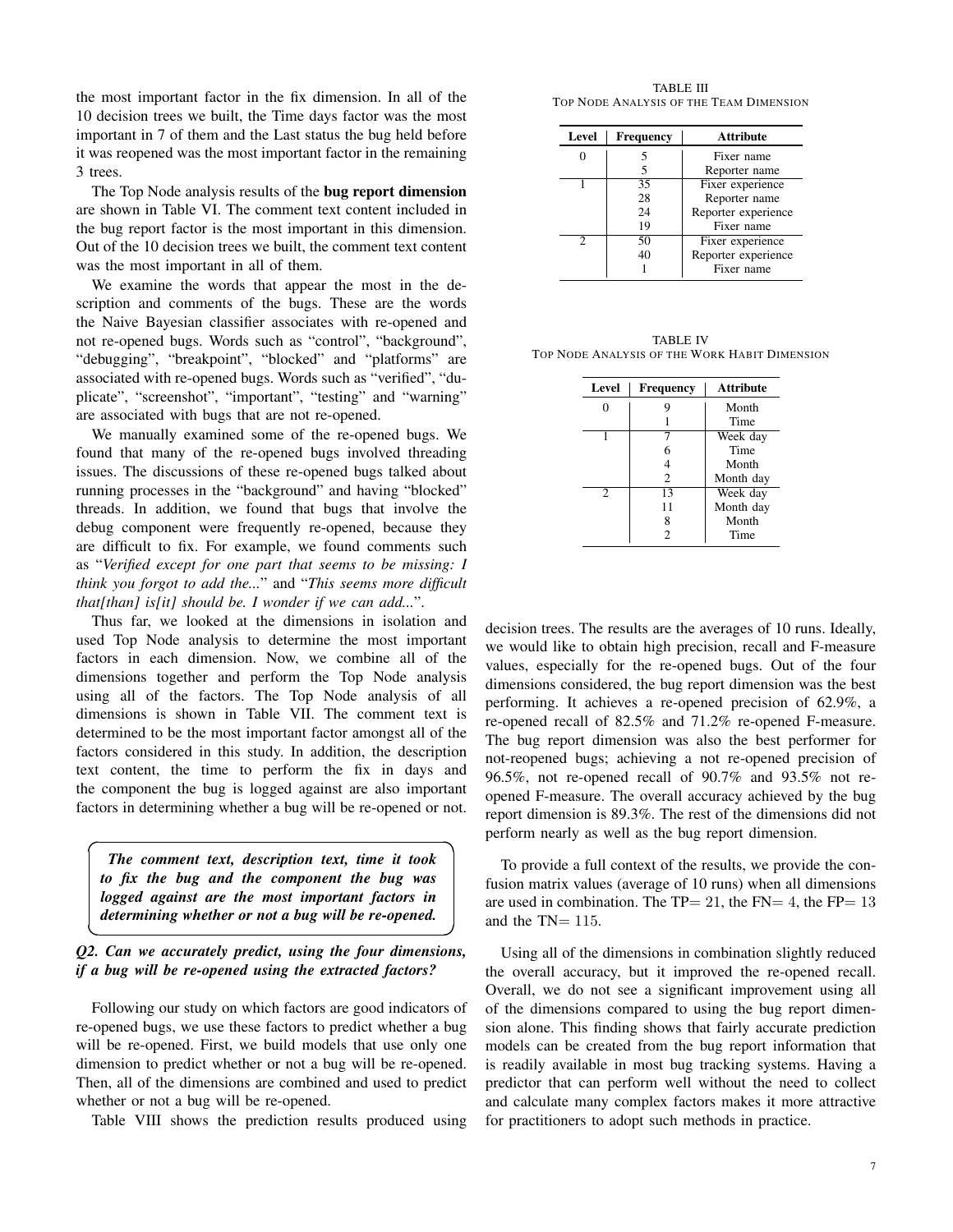TABLE V TOP NODE ANALYSIS OF THE FIX DIMENSION

| Level | <b>Frequency</b> | <b>Attribute</b> |
|-------|------------------|------------------|
| 0     |                  | Time days        |
|       |                  | Last status      |
|       |                  | No. fix files    |
|       |                  | Last status      |
|       |                  | Time days        |
| 2     | 12               | No. fix files    |
|       | 12               | Time days        |

TABLE VI TOP NODE ANALYSIS OF THE BUG DIMENSION

| Level | <b>Frequency</b> | Attribute        |
|-------|------------------|------------------|
|       | 10               | Comment text     |
|       | 19               | Description text |
|       |                  | Component        |
| 2     | q                | Comment text     |
|       |                  | Description size |
|       | 3                | No. of comments  |
|       | 3                | No. in CC List   |
|       | 2                | Comments size    |
|       | 2                | Description text |
|       | 2                | Priority changed |
|       |                  | Platform         |

*We can build explainable prediction models that can achieve 62.9% precision and 84.5% recall when predicting whether a bug will be re-opened and 96.8% precision and 89.6% recall when predicting if a bug will not be re-opened.*

 $\overline{$ 

✍

# VI. COMPARISON WITH OTHER PREDICTION ALGORITHMS

In this paper, we used decision trees to predict whether a bug will be re-opened. However, decision trees are not the only algorithm that can be used. Naive Bayes classifier and Logistic regression are two very popular algorithms that have been used in many prediction studies (e.g., [9]). In this section, we compare the prediction results of various prediction algorithms that can be used to predict whether or not a bug will be reopened. In addition, we used the prediction from the Zero-R algorithm as a baseline for the prediction accuracy. The Zero-R algorithm simply predicts the majority class, which is not re-opened in our case.

The prediction results using the different algorithms are shown in Table IX. As expected, the Zero-R algorithm achieves the worst performance, since it does not detect any of the re-opened bugs. The naive Bayes algorithm performs better, achieving a re-opened F-measure of 59.9% (precision: 50.5%, recall: 74.4%) and not re-opened F-measure of 89.9% (precision: 94.5%, recall: 85.6%). The logistic regression model performs slightly better achieving re-opened F-measure of 64.4% (precision: 55.1%, recall: 78.5%) and not re-opened F-measure of 91.3% (precision: 95.5%, recall: 87.5%). Decision trees outperformed all of the other prediction methods, shown in bold. More importantly however is that decision

TABLE VII TOP NODE ANALYSIS ACROSS ALL DIMENSIONS

| Level | <b>Frequency</b> | Attribute        |
|-------|------------------|------------------|
| 0     | 10               | Comment text     |
|       | 16               | Description text |
|       | 2                | Component        |
|       |                  | Time days        |
| 2     | 8                | Time days        |
|       |                  | No. of comments  |
|       | 3                | Reporter name    |
|       | 2                | Time             |
|       |                  | Description size |
|       |                  | Description text |
|       |                  | Fixer name       |
|       |                  | Month            |

trees provide explainable models. Practitioners often prefer explainable models since it helps them understand why the predictions are the way they are.

# VII. THREATS TO VALIDITY

In this section, we discuss the possible threats to validity of our study. In this study, we used a large, well established Open Source project to conduct our case study. Although the Eclipse Platform 3.0 project is a large open source project, our results may not generalize to other open source or commercial software projects.

We use decision trees to perform our prediction and compared our results to 3 other popular prediction algorithms. Decision trees performed well compared to the 3 algorithms we compared with, however, using other prediction algorithms may produce different results. One major advantage to using decision trees is that they provide explainable models that practitioners can use to understand the prediction results.

Some of the re-opened bugs considered in our study were re-opened more than once. In such cases, we predict for the first time the bug was re-opened. In future studies, we plan to investigate bugs that are re-opened several times.

One of the attributes used in the People dimension is the fixer name. We extracted the names of the fixers from the committed CVS changes. In certain cases, the fixer and the committer of the changes are two different people. In the future, we plan to use heuristics that may improve the accuracy of the fixer name factor.

We were able to extract a total of 18,312 bug reports, of which 1,530 met the prerequisites to be included in our study. At first glance, this seems to be a low bug reports used-toextracted bug reports ratio. However, such a relatively low ratio is a common phenomenon in studies using bug reports [9], [10]. In addition, we would like to note that the percentage of open-to-reopened bugs in the data set used and the original data set are quite close (16.1% in the data set used vs. 10.2% in the original data set).

## VIII. RELATED WORK

We divide the related work into the four dimensions used in our study: the work habit dimension, the bug report dimension, the bug fix dimension and the people dimension.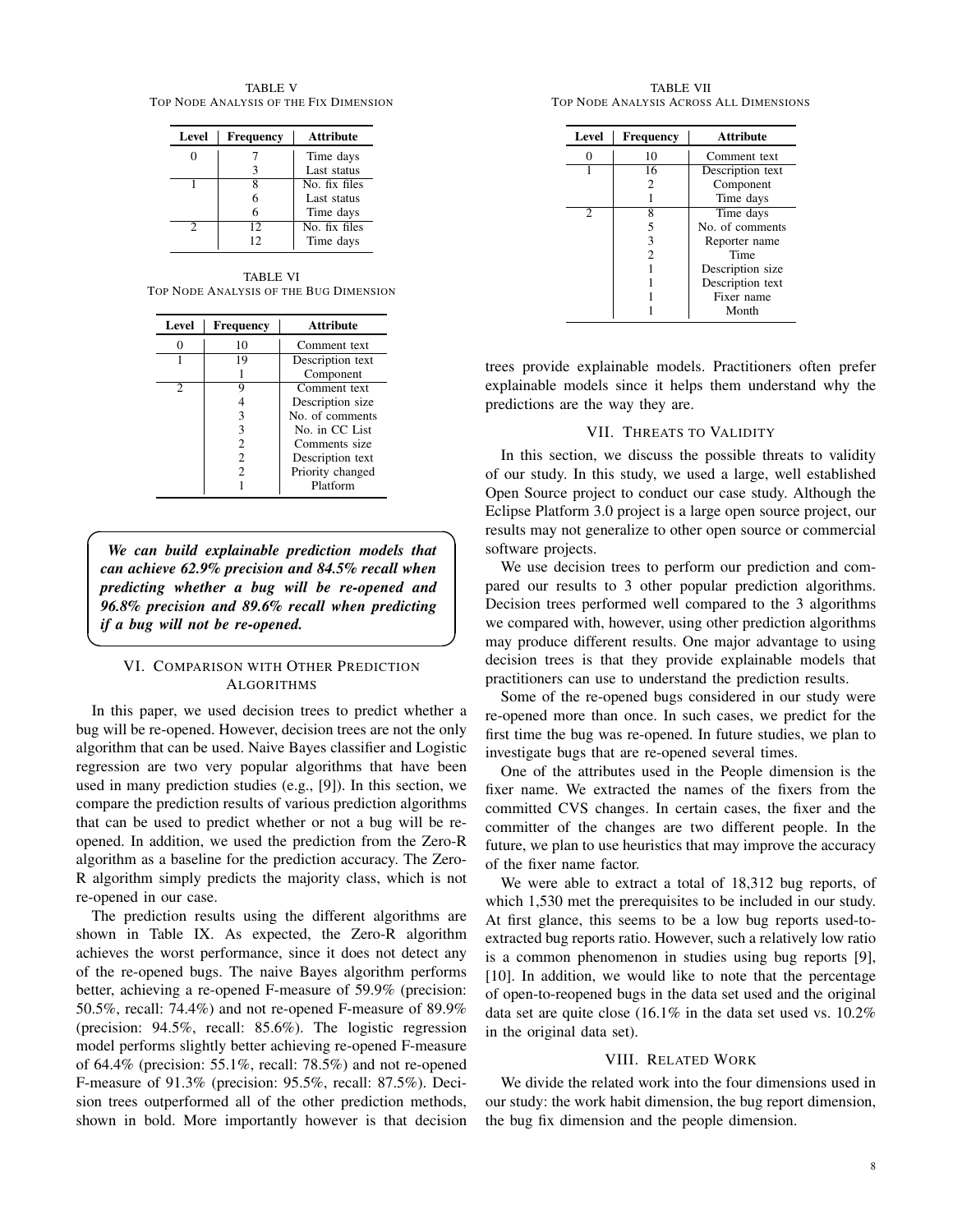| <b>Dimension</b>  | Re-opened<br><b>Precision</b> | Re-opened<br>Recall | Re-opened<br><b>F-measure</b> | <b>Not Re-reopened</b><br><b>Precision</b> | <b>Not Re-opened</b><br><b>Recall</b> | Not Re-opened<br><b>F-measure</b> | Accuracy           |
|-------------------|-------------------------------|---------------------|-------------------------------|--------------------------------------------|---------------------------------------|-----------------------------------|--------------------|
| Team              | $27.3\%$                      | 67.1 $%$            | 38.7%                         | $91.2 \%$                                  | 65.6 %                                | 76.3%                             | 65.8 $%$           |
| Work habit<br>Fix | 33.0 $%$<br>20.9%             | 74.0 %<br>82.8 $%$  | 45.5 $%$<br>33.2 $%$          | 93.4 $%$<br>92.8%                          | $70.5\%$<br>39.2 $%$                  | 80.2 %<br>54.1 %                  | 71.0 %<br>46.3 $%$ |
| Bug               | 62.9 $%$                      | 82.5 $%$            | $71.2 \%$                     | $96.5\%$                                   | $90.7 \%$                             | 93.5 $%$                          | 89.3 $%$           |
| All               | 62.9 %                        | 84.5 %              | 71.4 %                        | $96.8 \%$                                  | 89.6 $%$                              | 93.0 %                            | 88.8%              |

TABLE VIII PREDICTION RESULTS

TABLE IX RESULTS USING DIFFERENT PREDICTION ALGORITHMS

| <b>Algorithm</b> | Re-opened<br>Precision | Re-opened<br>Recall | Re-opened<br><b>F-measure</b> | <b>Not Re-reopened</b><br><b>Precision</b> | Not Re-opened<br>Recall | Not Re-opened<br><b>F-measure</b> | Accuracv |
|------------------|------------------------|---------------------|-------------------------------|--------------------------------------------|-------------------------|-----------------------------------|----------|
| Zero-R           | NA                     | $0\%$               | $0\%$                         | 83.9 $%$                                   | 100 $%$                 | 91.3%                             | 83.9%    |
| Naive Bayes      | 50.5 %                 | 74.4 %              | 59.9%                         | 94.5 $%$                                   | 85.6 %                  | 89.9 %                            | 83.6 %   |
| Logistic Reg     | 55.1 %                 | 78.5 %              | 64.4 $%$                      | $95.5\%$                                   | 87.5%                   | 91.3%                             | 86.0%    |
| C <sub>4.5</sub> | 62.9 %                 | 84.5 $%$            | 71.4 %                        | 96.8%                                      | 89.6 $%$                | 93.0 $%$                          | 88.8%    |

Work habit dimension: Anbalagan and Vouk [17] performed a case study on the Ubuntu Linux distribution and showed that the day of the week on which a bug was reported impacts the amount of time it will take to fix the bug. Sliwerski ´ et al. [16] measured the frequency of bug introducing changes on different days of the week. Through a case study on the Eclipse and Mozilla projects, they showed that most bug introducing changes occur on Fridays. Hassan and Zhang [12] used the time of the day, the day of the week and the month day to predict the certification results of a software build and Ibrahim *et al.* [22] used the time of the day, the week day and the month day that a message was posted to predict whether a developer will contribute to that message.

The work habit dimension extracts similar information to those used in the aforementioned related work. However, our work is different in that we use the information to investigate whether these work habit factors affect the chance of a bug being re-opened.

Bug report dimension: Mockus *et al.* [18] and Herraiz *et al.* [35] used information contained in bug reports to predict the time it takes to resolve bugs. For example, in [18], the authors showed that in the Apache and Mozilla projects, 50% of bugs with priority P1 and P3 were resolved within 30 days and half of the P2 bugs were resolved within 80 days. On the other hand, 50% of bugs with priority P4 and P5 took much longer to resolve (i.e., their resolution time was in excess of 100 days). They also showed that bugs logged against certain components were resolved faster than others.

Similar to the previous work, we use the information included in bug reports, however, we do not use this information to study the resolution time of a bug. Rather, we use this information to predict whether or not a bug will be re-opened.

Bug fix dimension: Hooimeijer *et at.* [19] built a model that measures bug report quality and predicts whether a developer would choose to fix the bug report. They used the total number of attachments that are associated with bug reports as one of the features in the model. Similarly, Bettenburg *et al.* [36]

used attachment information to build a tool that recommends to reporters how to improve their bug report. Hewett and Kijsanayothin [37] used the status of a bug (e.g., Worksforme) as one of the features to model the bug resolution time.

Similar to the previous studies, we use information about the initial bug fix as input into our model, which predicts whether or not a bug will be re-opened.

People dimension: Schröter et al. [38] analyzed the relationship between human factors and software reliability. Using the Eclipse bug dataset, they examined whether specific developers were more likely to introduce bugs than others. They observed a substantial difference in bug densities in source code developed by different developers. Anvik *et al.* [39] and Jeong *et al.* [40] were interested in determining which developers were most suitable to resolve a bug.

We use the names and the experience of the bug reporters and fixers to predict whether or not a bug will be re-opened. Although our paper is similar to other previous work in terms of the factors used, to the best of our knowledge, this paper is the first to empirically analyze whether or not a bug will be re-opened.

# IX. CONCLUSION

Re-opened bugs increase maintenance costs, degrade the overall user-perceived quality of the software and lead to unnecessary rework by busy practitioners. Therefore, practitioners are interested in identifying factors that influence the likelihood of a bug being re-opened to better deal with, and minimize the occurrence of re-opened. In this paper, we used information extracted from the bug and source code repositories of a project to derive 22 different factors, which make up four different dimensions, to predict whether or not a bug will be re-opened. We performed Top Node analysis to determine which factors are the best indicators of a bug being re-opened. The Top Node analysis showed that the comment text, description text, time to resolve the bug and the component the bug was found in are the top factors. Using the derived factors, we can build explainable prediction